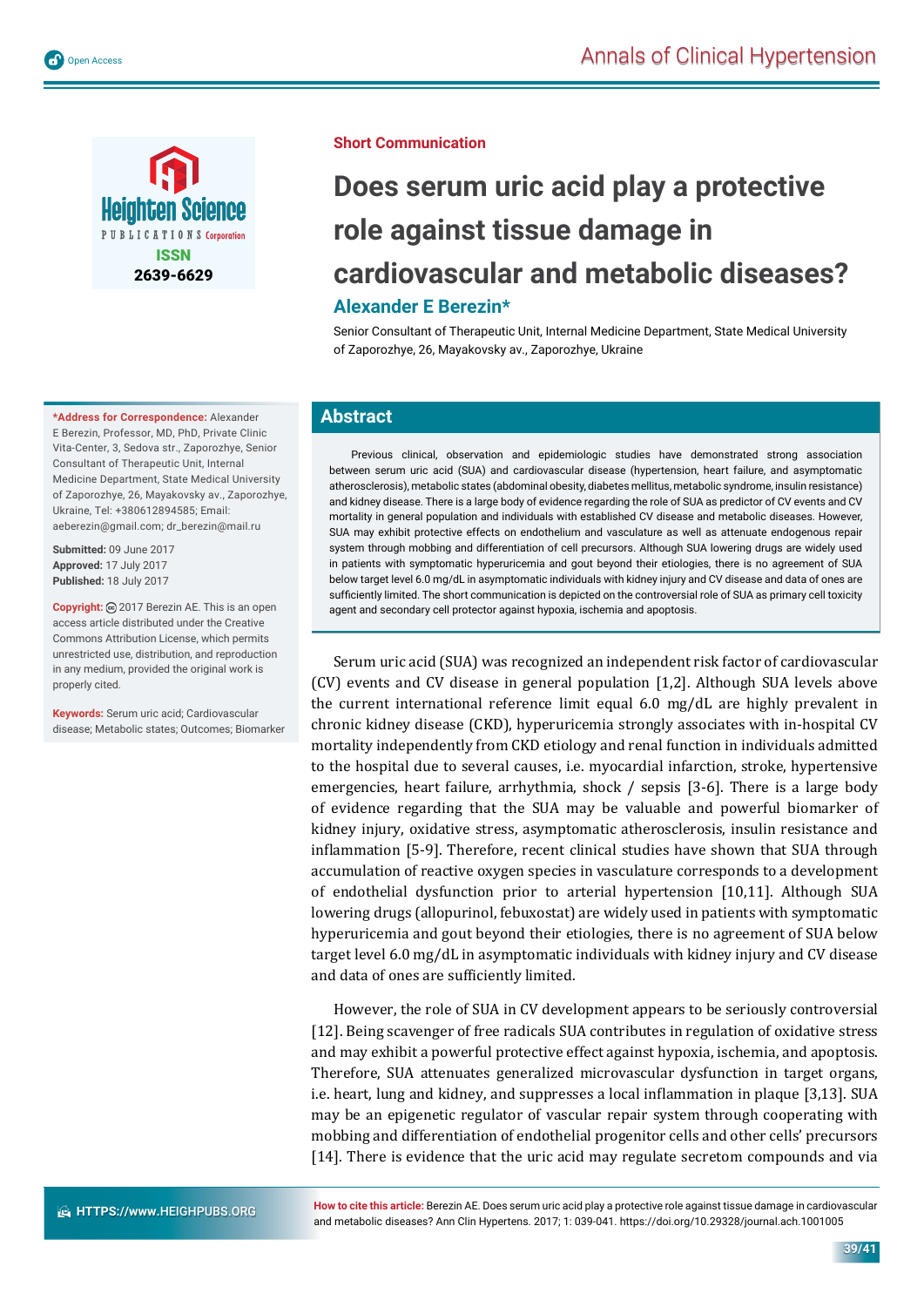

innate intracellular signal systems (Akt, STAT3) it mediates releasing of secretomes into circulation including micro particles and micro vesicles [15,16]. Finally, SUA plays a pivotal role in endogenous repair system contributing in enhancement of endothelium and vasculature [17]. Thus, SUA may directly injure of cell membranes through an attenuation of free radicals accumulating, and in it contrast demonstrates indirect effect toward restoration of tissue after hypoxia, ischemia, other damages via involving progenitor cells and improving cell-to-cell cooperation.

Probably, SUA acts as contributor between low-grading inflammation, tissue damage and endogenous repair systems [18]. In fact, an increased activity of xanthine oxidase (XO), which is a key enzyme in uric acid synthesis and is under control of inflammatory cytokines/chemokines, some growth factors, and intermediates (blood glucose), was found in several patients' populations with metabolic syndrome, diabetes mellitus, abdominal obesity, heart failure, atherosclerosis, rheumatic disease. Consequently, XO over expressing could be not only protective putative underlying mechanism against the accumulation of reactive oxygen species, but it may be a specific secretom modifier, which becomes a one of important co-regulator of mobbing and differentiation of cell precursors [19]. In this context, lowering of asymptomatic SUA levels below 6.0 mg/ dL regardless of risk of CV events and CV disease as it is alleged requires explanation in details [12].

In conclusion, large clinical trials need to be enter to investigate the controversial role of SUA in pathogenesis and outcomes of CV disease, especially when SUA is not clinically significant elevated and probably does not require decision making to low serum concentrations.

## **References**

- 1. Scheepers LEJM, Boonen A, Dagnelie PC, Schram MT, van der Kallen CJH, et al. Uric acid and blood pressure: exploring the role of uric acid production in the Maastricht study. J Hypertens. 2017. **Ref.:**  https://goo.gl/Gc8rfS
- 2. Lai CL, Xing JP, Liu XH, Qi J, Zhao JQ, et al. Relationships of Inflammatory Factors and Risk Factors with Different Target Organ Damage in Essential Hypertension Patients. Chin Med J (Engl). 2017; 130: 1296-1302. **Ref.:** https://goo.gl/WJrzXm
- 3. Magnoni M, Berteotti M, Ceriotti F, Mallia V, Vergani V, et al. Serum uric acid on admission predicts in-hospital mortality in patients with acute coronary syndrome. Int J Cardiol. 2017. **Ref.:** https://goo.gl/hEKwzE
- 4. Berezin AE. Prognostication in different heart failure phenotypes: the role of circulating biomarkers. J Circ Biomarkers. 2016, 5: 1. **Ref.:** https://goo.gl/X8HCBy
- 5. Berezin AE, Kremzer AA. Serum uric acid as a marker of coronary calcification in patients with asymptomatic coronary artery disease with preserved left ventricular pump function. Cardiol Res Pract. 2013. **Ref.:** https://goo.gl/iSkNLz
- 6. Berezin AE, Kremzer AA, Martovitskaya YV, Samura TA, Berezina TA, et al. The utility of biomarker risk prediction score in patients with chronic heart failure. Int J Clin Exp Med. 2015; 8: 18255-18264. **Ref.:** https://goo.gl/CAV9i4
- 7. Lai S, Mariotti A, Coppola B, Lai C, Aceto P, et al. Uricemia and homocysteinemia: nontraditional risk factors in the early stages of chronic kidney disease--preliminary data. Eur Rev Med Pharmacol Sci. 2014; 18: 1010-1017. **Ref.:** https://goo.gl/Uf6ARZ
- 8. Krajcoviechova A, Tremblay J, Wohlfahrt P, Bruthans J, Tahir MR, et al. The Impact of Blood Pressure and Visceral Adiposity on the Association of Serum Uric Acid with Albuminuria in Adults without Full Metabolic Syndrome. Am J Hypertens. 2016; 29: 1335-1342. **Ref.:** https://goo.gl/ynFshq
- 9. Geraci G, Mulè G, Morreale M, Cusumano C, Castiglia A, et al. Association between uric acid and renal function in hypertensive patients: which role for systemic vascular involvement? J Am Soc Hypertens. 2016; 10: 559-569. **Ref.:** https://goo.gl/Cxckpu
- 10. Bharti S, Bharti B. Serum Uric Acid and Childhood Hypertension: Association to Causation to Prevention. Am J Hypertens. 2017. **Ref.:** https://goo.gl/X6KKCE